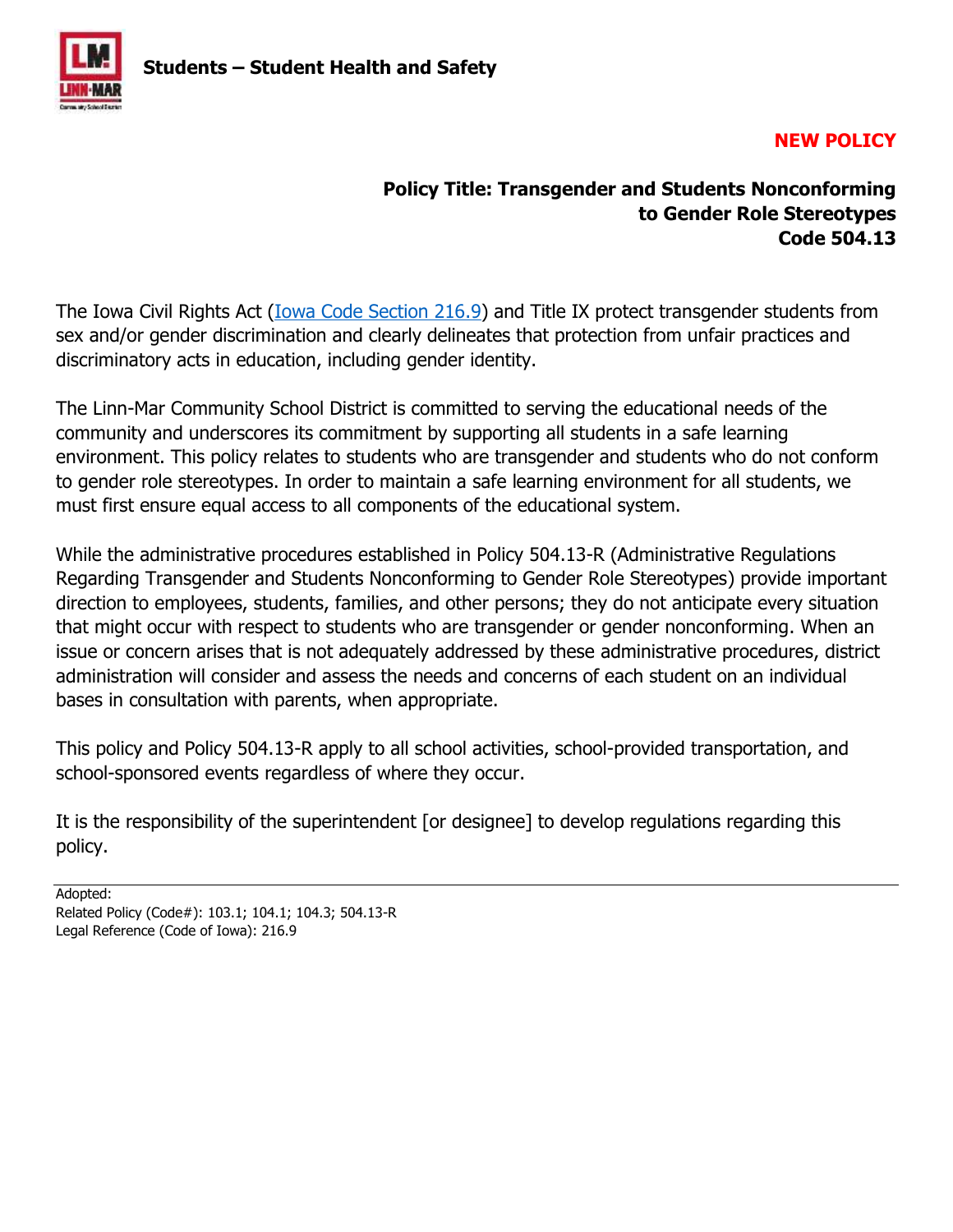

# **Policy Title: Administrative Regulations Regarding Transgender and Students Nonconforming to Gender Role Stereotypes Code: 504.13-R**

## **Transgender Procedures and Safeguards**

The *Iowa Civil Rights Act* [\(Iowa Code Section 216.9\)](https://icrc.iowa.gov/your-rights/iowa-civil-rights-act) and Title IX protect transgender students from sex and/or gender discrimination and clearly delineate that protection from unfair practices and discriminatory acts in education, including gender identity.

These administrative regulations set forth the district's protocols that will be utilized to expeditiously address the needs of transgender students, gender-expansive students, nonbinary, gender nonconforming students, and students questioning their gender to ensure a safe, affirming, and healthy school environment where every student can learn effectively.

These administrative regulations apply to all school activities, school-provided transportation, and schoolsponsored events regardless of where they occur.

## **Establishment of Gender Supports**

Communication with the student and/or parent/guardian is key. Schools should make a case-by-case determination about appropriate arrangements for transgender students regarding names/pronouns, restroom and locker facilities, overnight accommodations on school trips, and participation in activities. These arrangements should be based on the student's or family's wishes, be minimally burdensome, and be appropriate under the circumstances.

Any student in seventh grade or older will have priority of their support plan over their parent/guardian. All supports can be documented in a Gender Support Plan.

Any student, regardless of how they identify, may request to meet with a school administrator and/or school counselor to receive support from the school and implement a Gender Support Plan. When a student and/or parent/guardian contacts school staff about support at school, the school will hold a meeting with the student within 10 school days of being notified about the request for support. The student should agree with who is a part of the meeting, including whether their parent/guardian will participate.

The Gender Support Plan will be maintained in the student's temporary records, not the student's permanent records. The Linn-Mar Community School District is committed to supporting all transgender students, gender nonconforming students, and students who are questioning their gender. A Gender Support Plan is not required for a student to receive supports at school. In instances where there is not a Gender Support Plan, school administrators and/or school counselors shall work with the student to identify and coordinate support. Support available through a Gender Support Plan, or otherwise, can include steps appropriate to also support siblings and family members of transgender students, gender nonconforming students, and students who are questioning their gender. Supports being provided for transgender, gender nonconforming students, and students who are questioning their gender will be reviewed on an annual basis or sooner, as necessary.

## **Confidentiality**

All persons, including students, have a right to privacy which includes the right to keep one's transgender status private at school. Information about a student's transgender status, legal name, or gender assigned at birth may also constitute confidential medical information personally identifiable information contained in a student's education records under the Family Educational Rights and Privacy Act. Disclosing this information  $\bigstar$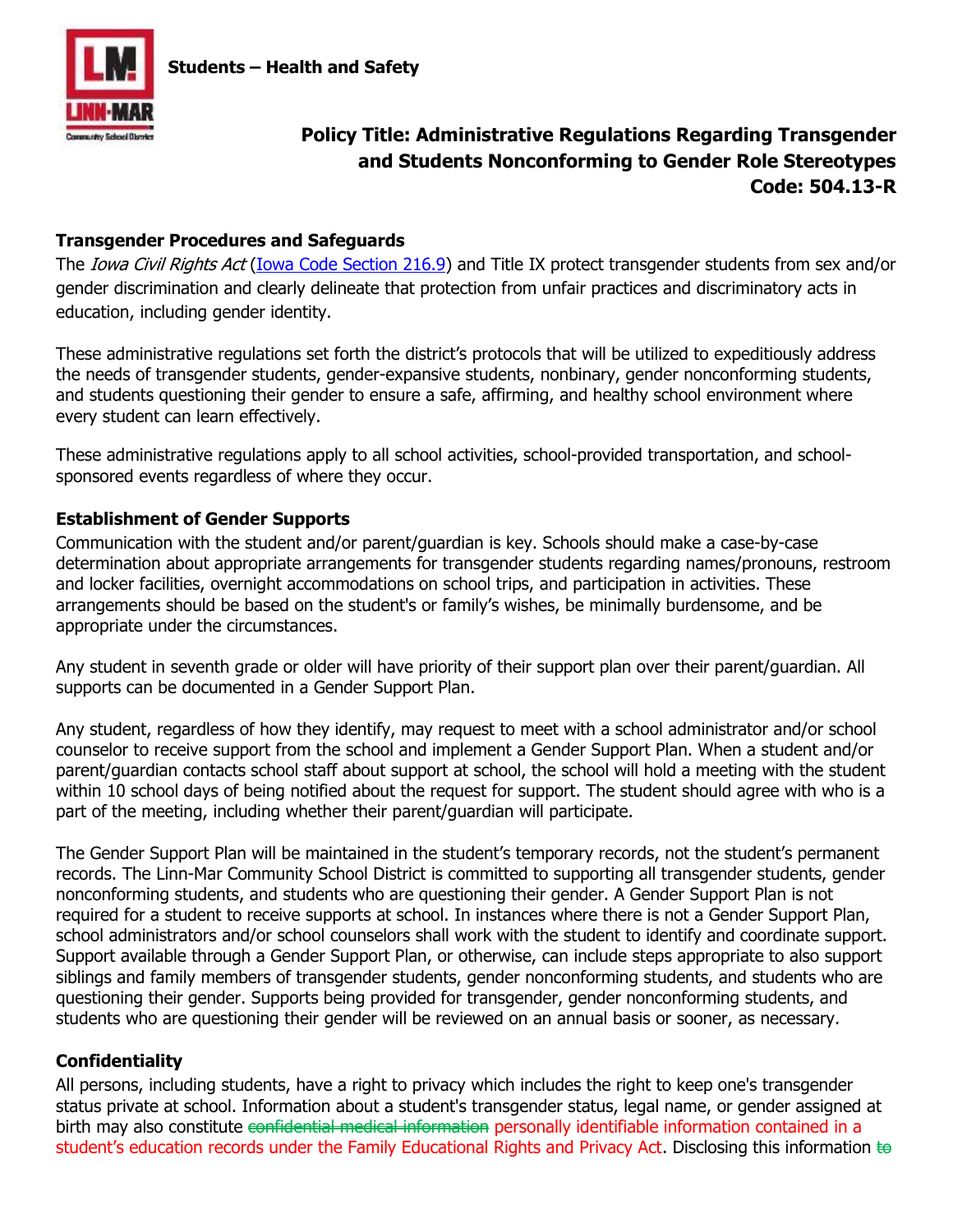other students, their parent/guardian, or other third parties may violate privacy laws such as the federal Family Educational Rights and Privacy Act (FERPA) other than as allowed by law is not permitted. Conversations between students and school counselors are protected, confidential conversations under applicable counselor/student laws. The district shall ensure that all medical information relating to transgender and gender nonconforming students student gender identity contained in student education records will be kept confidential in accordance with applicable state, local, and federal privacy laws. The district shall not disclose information that may reveal a student's transgender status to others including but not limited to parents/guardians and other other students, parents, and school staff unless legally required to do so (such as national standardized testing, drivers permits, transcripts, etc.), or unless the student has authorized such disclosure.

Transgender and gender nonconforming students have the right to discuss and express their gender identity and expression openly and to decide when, with whom, and how much to share private information. The fact that a student chooses to disclose their transgender status to school staff or other students does not authorize them to share other medical information about the student. School staff should always check with the student first before contacting their parent/guardian. School staff should ask the student what name and pronouns they would like school officials to use in communications with their family. All students under 18 years of age, or those over 18 years of age who are claimed as dependents by their parents/guardians for tax purposes, should be aware that a parent/guardian has the right to review their student's efficial education records under **FERPA** 

#### **Names and Pronouns**

Every student has the right to be addressed by a name and pronoun that corresponds to their gender identity. A court-ordered name or gender change is not required, and the student need not change official school records.

At the beginning of each semester, teachers may ask all students how they want to be addressed in class and in communications with their parent/guardian. Within 10 school days of receiving a request from a student, regardless of age, or a parent/guardian (with the student's consent), the district shall change a student's name and/or gender marker in student technology logins, email systems, student identification cards, non-legal documents such as diplomas and awards, yearbooks, and at events such as graduation. A student may make this request via their Gender Support Plan, if the student has requested one.

In situations wherein the district is required by law to use or to report a student's legal name and/or gender marker, such as for purposes of standardized testing, the building secretaries will keep a record of the student's legal names a[nd this document will be kept](http://policy.linnmar.k12.ia.us/policy/104-anti-bullyingharassment-policy) in a locked [file for their access only.](http://policy.linnmar.k12.ia.us/policy/1051-equal-educational-opportunity) When a student [transitions from one school to another, the recording form](http://policy.linnmar.k12.ia.us/policy/1043-prohibition-discrimination-andor-harassment-based-sex-title-ix) will be shared from building secretary-to-building secretary. A student's Gender Support Plan will be shared either administrator-to-administrator or school counselor-to-school counselor; depending on the student's preference.

An intentional and/or persistent refusal by staff or students to respect a student's gender identity is a violation of school board policies 103.1 Anti-Bullying and Anti-Harassment, 104.1 Equal Educational Opportunity, and 104.3 Prohibition of Discrimination and/or Harassment based on Sex Per Title IX.

#### **Restrooms and Locker Rooms**

With respect to restrooms, locker rooms, and/or changing facilities; students shall have access to facilities that correspond to their gender identity. Buildings may maintain separate restrooms, locker rooms, or changing facilities for male and female students provided they allow students to access them based on their gender identity. No student shall be required to use an all-gender or secure-access restroom, a nurse's restroom, a privacy partition/curtain, and/or an all-gender locker room because they are transgender, gender nonconforming, or questioning their gender. Access to restrooms and locker rooms for nonbinary students and students questioning their gender will be determined on a case-by-case basis while providing students with options that allow for them to feel safest and most included.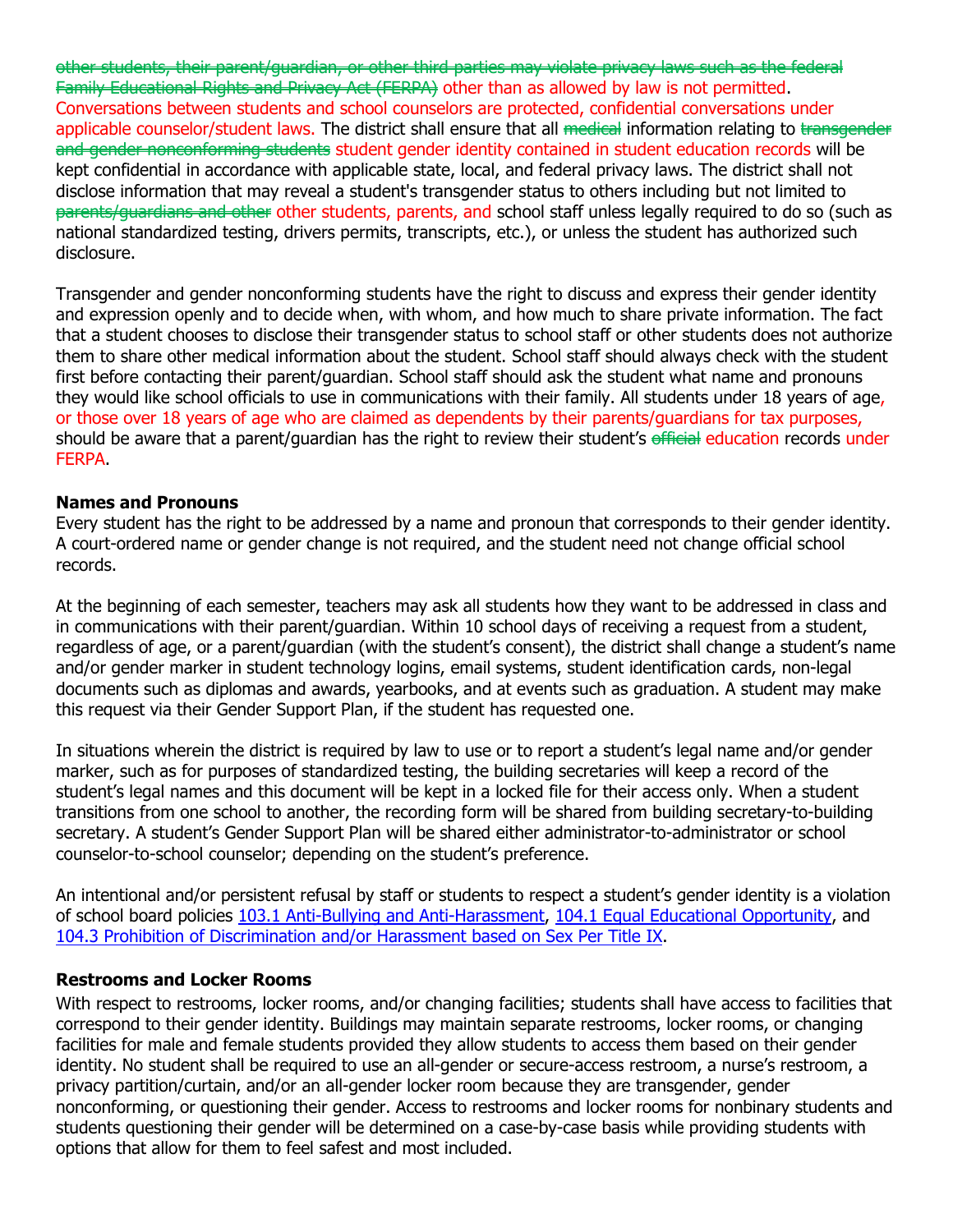Regardless of gender identity, any student who is uncomfortabl[e using a shared facility rega](http://policy.linnmar.k12.ia.us/policy/5029-student-appearance)rdless of the reason shall, upon the student's and/or a parent/guardian request, be provided with a safe and nonstigmatizing alternative. This may include, for example, addition of a privacy partition/curtain, provision to use a nearby private restroom/office, or a separate changing schedule.

#### **Dress Code**

Within the constraints of the district's student dress code policy (502.9 Student Appearance), students may dress in accordance with their gender identity. School staff shall not enforce a dress code more strictly against transgender and gender nonconforming students than they do with other students.

#### **Physical Education and Athletics**

All students shall be permitted to participate in physical education classes, intramural sports, clubs, and school events in a manner consistent with their gender identity. Students may enroll in physical education classes that correspond with their gender identity, correspond with their sex assigned at birth, or that are not genderspecific. As a member of the Iowa High School Athletic Association (IHSAA) and the Iowa Girls High School Athletic Union (IGHSAU), the district follows their policies and recommendations for transgender athletic participation.

## **Overnight Trips**

No student shall be denied the right to participate in an overnight fieldtrip because the student is transgender, gender nonconforming, or questioning their gender. Students shall be allowed to room with other students who share their gender identity or where they feel safest and most included. Accommodations on overnight trips for nonbinary students and students questioning their gender will be determined on a case-by-case basis with an emphasis on providing students with options that allow for them to feel safest and most included. No student should be forced to room by themselves because they are transgender, gender nonconforming, or questioning their gender.

Building administration shall work with the student to determine the accommodations that will be provided based on the particular circumstances of the trip and shall notify the student of such accommodations in advance. With the student's agreement, building administration may engage the staff member supervising the trip. Overnight accommodations shall be arranged and provided in a manner that respects the student's desired level of confidentiality. Building administration and/or staff shall not notify parents of other students regarding a trans or gender nonconforming student's housing accommodations.

Staff members should always work with a student, regardless of gender identity, to address concerns regarding inclusion or safety and develop a plan for participation that addresses the student's concerns.

#### **Records**

The district and/or building shall maintain a mandatory, permanent student record that includes a student's legal name and legal gender. However, to the extent that the district and/or building is not legally required to use a student's legal name and gender on other school records or documents, the district and/or building shall use the nam[e and gender preferred by the student. T](https://linnmarcsd-my.sharepoint.com/:w:/g/personal/lbreitfelder_linnmar_k12_ia_us/EWO83Z3I5WpCgCIPXw3bUekB5opciugX1xSiM1JDsTHP5A?e=jG84te&wdLOR=cC56BAE2C-FC05-4437-A9EF-947F36437079)he district and/or building will change a student's official record to reflect a change in legal name or gender upon receipt of documentation that such change has been made pursuant to a court order or through amendment of state or federally-issued identification (School IDs, for example, are not legal documents and should use the student's preferred name). In situations where school staff or administration are required by law to use or report a transgender student's legal name or gender, such as for purposes of standardized testing, building secretaries will keep a record of the student's legal names and this document will be kept in a locked file for their access only. When a student transitions from one school to another, the recording form will be shared from building secretary-to-building secretary. A student's Gender Support Plan will be shared either administrator-to-administrator or school counselor-toschool counselor; depending on the student's preference.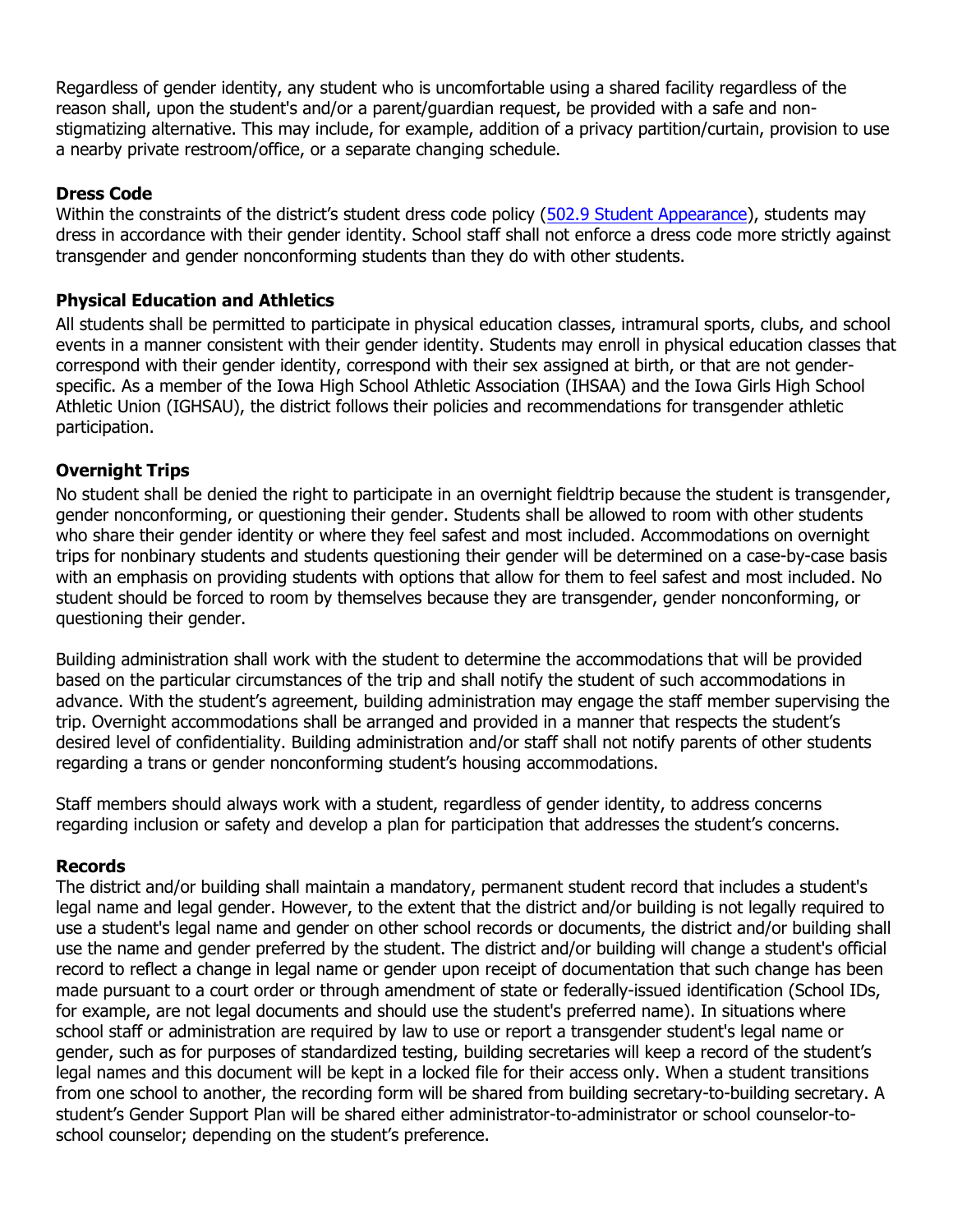All written records related to student meetings concerning their gender identity and/or gender transition with any staff member will be kept in a temporary file that shall be maintained by the school counselor. The file will only be accessible to staff members that the student has authorized in advance to do so.

#### **Discrimination and Harassment**

No student shall be denied equal access to education on the basis of their gender identity or gender expression. Allegations involving violations of these administrative regulations shall be reported in a manner consistent with all applicable board policies. Policies prohibiting harassment and discrimination on the basis of sex also include harassment based on gender identity and expression.

#### **Media and Community Communications**

When communicating to the media or community about issues related to gender identity, the district and/or building shall have a single spokesperson to address the issue. Rather than directly commenting on the issue, all other school staff shall direct parents and/or the media to the designated spokesperson. Protecting the privacy of transgender and gender nonconforming students must be a top priority for the spokesperson, as well as for all staff, and all medical information shall be kept strictly confidential. Violating confidentiality of this information is a violation of district procedures and may be a violation of local, state, or federal privacy laws.

#### **Definitions**

The following definitions are provided not for the purpose of labeling students, but rather to assist in understanding this policy and the legal obligations of school staff. Students may or may not use these terms to describe themselves.

Affirming: Acknowledging and supporting the identity of an individual.

Ally: A person who is not LGBTQ+ but shows support for LGBTQ+ people and promotes equality.

Cisgender/Cis: Used to describe one whose gender identity corresponds solely with their sex assigned at birth.

Gender Diversity: Refers to the wide range of gender identities, gender roles, and/or gender expressions that exist.

Gender Expression: The manner in which a person represents or expresses gender to others; often through behavior, clothing, hairstyles, activities, voice, or mannerisms.

Gender Identity: A person's deeply-held sense or psychological knowledge of their own gender. One's gender identity can be the same or different than the gender assigned at birth. Most people have a gender identity that matches their assigned gender at birth. For some, however, their gender identity is different from their assigned gender. All people have a gender identity, not just transgender people. Gender identity is an innate, largely inflexible characteristic of each individual's personality that is generally established by age four, although the age at which individuals come to understand and express their gender identity may vary based on each person's social and familial social development.

Gender Nonconforming: A term for people whose gender expression differs from stereotypical expectations, such as feminine boys, masculine girls, and those who are perceived as androgynous. This includes people who identify outside traditional gender categories or identify as both genders. Other terms that can have similar meanings include gender diverse or gender expansive.

Gender Support Plan: A document that may be used to create a shared understanding about the ways in which a student's gender identity will be accounted for and supported at school.